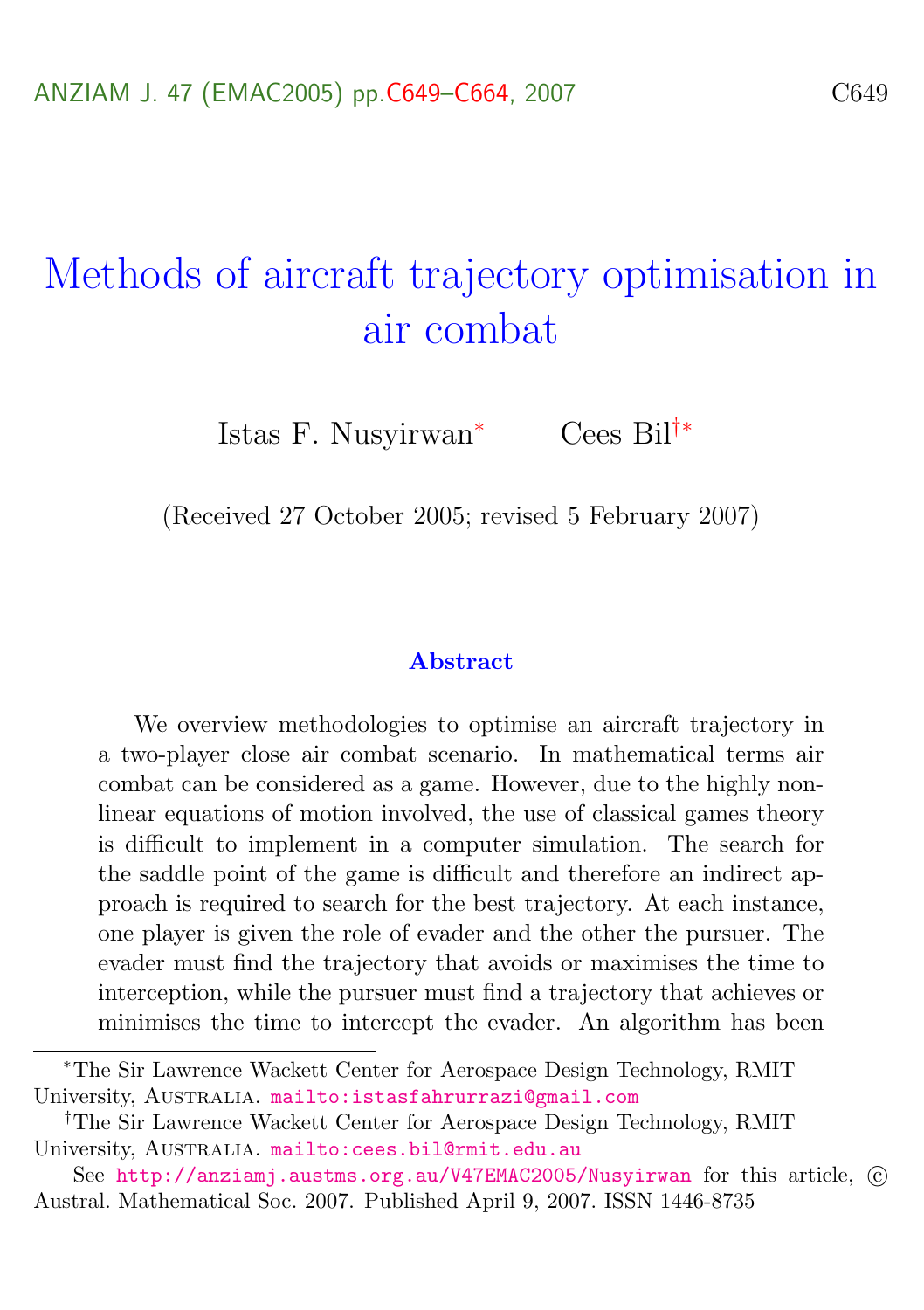<span id="page-1-1"></span>developed and implemented using Evolutionary Programming. Simulations show that the algorithm is able to find good individuals (or solutions) in a limited time.

# **Contents**

|             | 1 Introduction                                                                                                   | <b>C650</b>                  |  |  |  |
|-------------|------------------------------------------------------------------------------------------------------------------|------------------------------|--|--|--|
|             | 2 Classical approach<br>2.1 Nonlinear model predictive control                                                   | C651<br>C651<br>C652         |  |  |  |
|             | 3 Evolutionary programming<br>3.1<br>Equation of motion $\dots \dots \dots \dots \dots \dots \dots \dots$<br>3.2 | C653<br>C654<br>C656<br>C657 |  |  |  |
|             | 4 Numerical analysis                                                                                             | C658                         |  |  |  |
| $5^{\circ}$ | Conclusion                                                                                                       |                              |  |  |  |
|             | <b>References</b>                                                                                                |                              |  |  |  |

# <span id="page-1-0"></span>1 Introduction

Unmanned Combat Aerial Vehicles (ucavs) are predicted to be the next generation front line fighter aircraft. They provide a viable alternative to piloted aircraft due to the reduced risk of loss of human life and lower operating cost [\[4\]](#page-14-1). However, ucavs are generally not equipped with intelligence to respond to the presence of adversaries, which makes ucavs more vulnerable.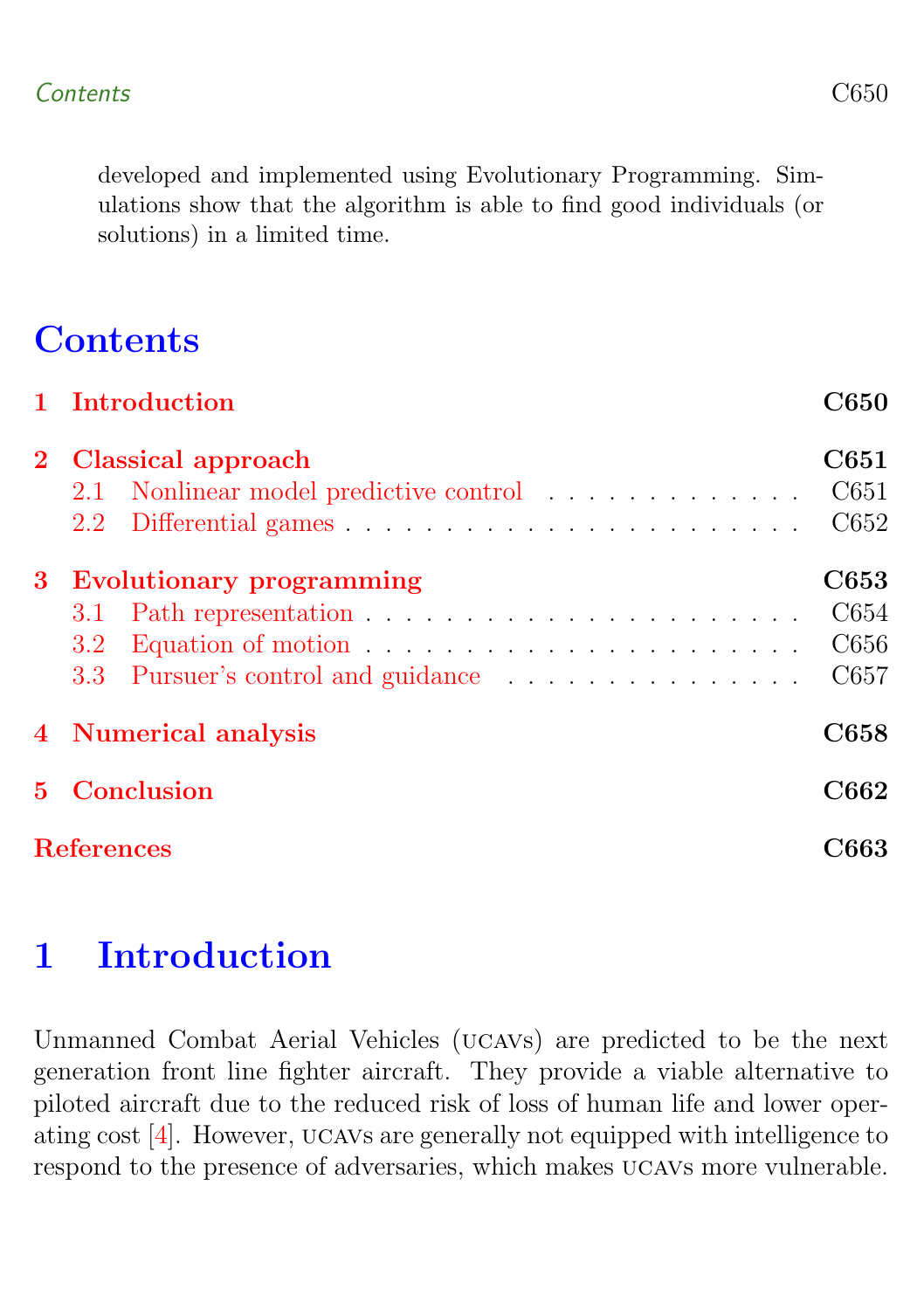#### <span id="page-2-2"></span>2 Classical approach C651

Therefore, there is a requirement to find methods that give intelligence to an ucav so that it has some capability to respond when it finds itself in danger [\[4\]](#page-14-1). Defense against ground based adversaries can be achieved through high altitude and level flying, while the response to airborne adversaries will rely on several factors such as speed, manoeuvrability, weapons and accurate information.

Various methods have been proposed to equip ucavs so they have some capability to respond when they find themselves in danger. Eklund et al. [\[4\]](#page-14-1) suggests the use of Nonlinear Model Predictive Control (nmpc). Shinar & Gutman [\[11\]](#page-15-0) proposes the use of zero-sum differential game theory. Nusyirwan & Bil [\[10\]](#page-15-1) proposed the use of stochastic and evolutionary search to find the optimal trajectory of an aircraft in air combat. These methods are explained in more detail in the following sections.

# <span id="page-2-0"></span>2 Classical approach

### <span id="page-2-1"></span>2.1 Nonlinear model predictive control

Nonlinear model predictive control (nmpc) is a control technique that explicitly addresses nonlinearity in systems with constraints on operation and performance  $[4]$ . According to Diehl & Findsein  $[3]$ , it is also a control technique that is used for the real-time optimisation of a nonlinear dynamic process. The algorithm is used to encode the pursuit-evasion game between two adversaries. The control problem is formulated as a cost minimisation problem by considering the input and state constraints. One important precondition for the application of nmpc is the availability of reliable and efficient numerical dynamic optimisation algorithms. This is because at each time step or sampling time, a nonlinear dynamic optimisation problem must be solved. The time taken to solve the problem must be reasonably fast.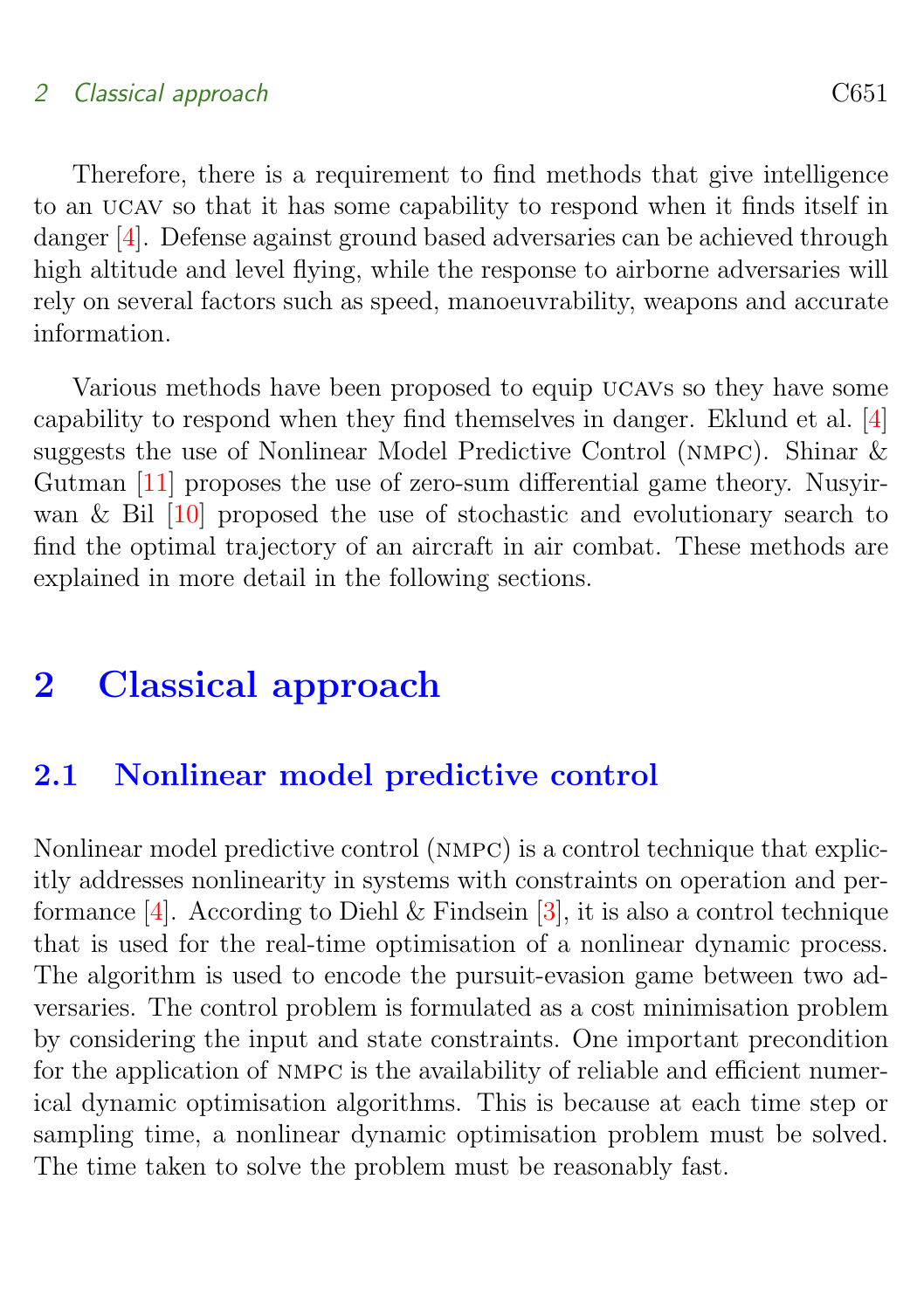#### <span id="page-3-2"></span>2 Classical approach C652

### <span id="page-3-0"></span>2.2 Differential games

The use of differential games in aircraft combat analysis in three dimensions is still in its infancy. It is still difficult to implement it for real time use. The study was pioneered by Isaac [\[8\]](#page-14-3) in his "homicidal chauffeur" games. The study covers various possible scenarios such as aircraft versus aircraft and missile versus aircraft.

One area is the study of optimal pursuit of a manoeuvring evader, which has been investigated extensively. According to Glizer [\[5\]](#page-14-4), the problem can be formulated in two different ways. If the evader's trajectory is predictable, the pursuer has an optimal control at hand. Without such information, the pursuer has to make assumptions about the evader's trajectory. The worst-case assumption considers that the evader strategy is independently optimised. This leads to a zero-sum differential game problem.

Glizer [\[5\]](#page-14-4) deals with a pursuit-evasion game of this kind. The solution consists of identifying a capture zone in the state space. The analysis uses a simple relevant model; that is, planar constant-speed motion of both players, limited turning rate for the pursuer, and unlimited turning rate for the slower evader. The target set is defined by a given non-dimensional capture radius, which is normalised by the pursuer turning radius. The problem is solved by assuming that both players have perfect information of the current state. A barrier path is built to create the condition of guaranteed capture.

<span id="page-3-1"></span>Miloh [\[9\]](#page-14-5) extended the study of pursuit-evasion differential games into three-dimensions with bounded curvature. Miloh studies the encounter between a fast but less manoeuvrable pursuer against a slow, but highly agile, evader. He argues that in many realistic pursuit-evasion situations it is desirable to force the evader into the pursuer's pitch plane just prior to game termination.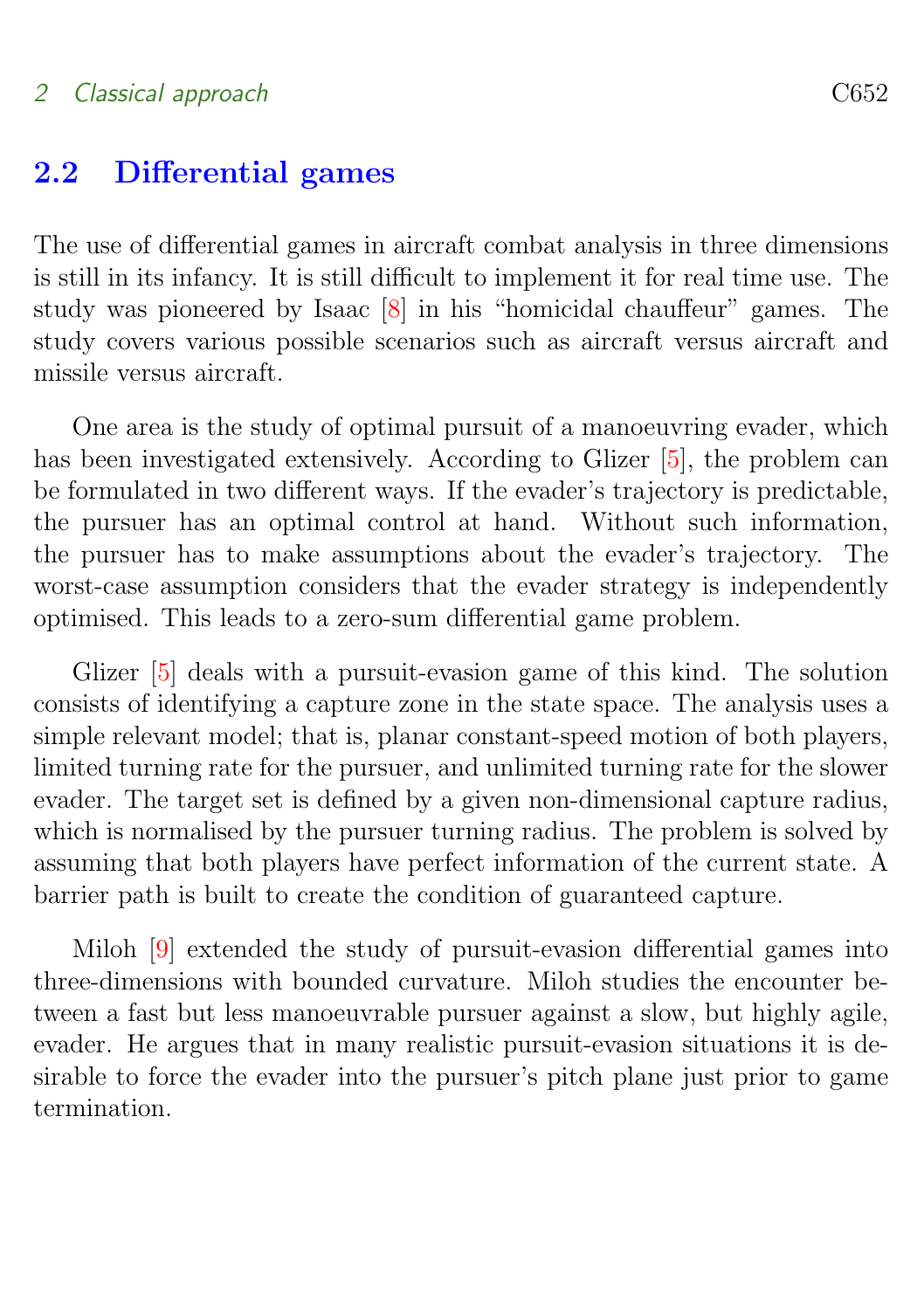#### <span id="page-4-1"></span>3 Evolutionary programming C653

# 3 Evolutionary programming

The Evolutionary Programming (ep) algorithm described by Thomas [\[2\]](#page-14-6) and Fogel [\[1\]](#page-14-7) is selected because it opens up the possibility of searching for an optimal solution in the presence of nonlinearities, parameter discontinuities and discrete inputs. Although the search is stochastic, with today's computing power, good solutions can be found in a relatively short time. Using this method, the search for optimal paths begins by initially randomly generating a population of possible paths or individuals.

Each member of the population is evaluated and given a fitness value  $J \in \mathbb{R}$ . The J value for each individual is found by running a simulation (a game) for a period of time,  $100$  seconds for example. J is the maximum distance between the players at the end of the game with no interception by the pursuer. The simulation starts with given initial states of both the evader and pursuer at time,  $t = 0$ . The evader uses the path given by the individual and the pursuer uses its own guidance system to guide itself toward the evader. A solution is considered good if within the 100 seconds of the simulation, the evader manages to evade interception and, at the same time, does not exceed the aircraft's aerodynamic and performance constraints. If the solution exceeds the aircraft's constraints, even if interception is successfully avoided, the solution is considered "not good" but is nonetheless used to produce the next offspring. The reason for retaining these paths is to avoid premature convergence of the solutions to a local optimum.

Selection and mutation of individuals is performed next producing a set of  $\mu$  offspring. Good individuals are mutated in the hope that much better individuals will be produced. The mutation operator is Gaussian with a zero mean and a unit variance as in Eq. [1.](#page-4-0)

<span id="page-4-0"></span>
$$
x_i(k+1) := x_i(k) + N_i(0,1) \cdot \beta, \qquad (1)
$$

where  $\mathbf{x}(k)$  is the solution vector (that is, column ID in Table [1](#page-7-1) and Fig-ure [1\(](#page-6-0)b)),  $\beta$  is the proportionality constant and  $N_i(0, 1)$  is the *i*th randomly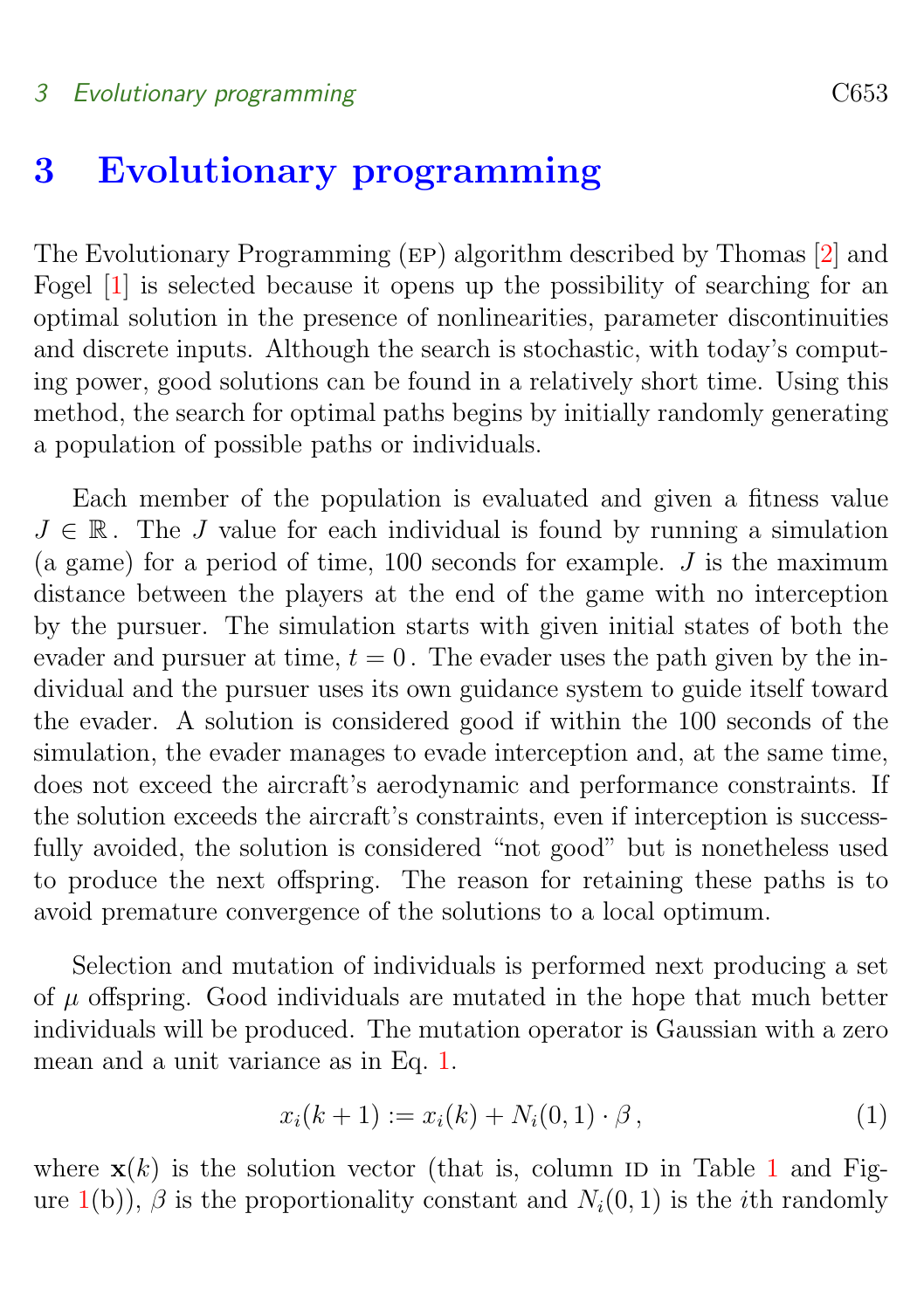generated sample from a Gaussian distribution with zero mean and unit variance.

The offspring and the parents are then combined and compete in a  $(\mu+\mu)$ selection to form the next population. In  $(\mu+\mu)$ -selection,  $\mu$  is the size of both the parents population and the offspring population. The best  $\mu$  individuals out of the union of parents and offspring are selected to become the next generation. The new population then goes through the evaluation cycle again to determine the fitness of the individuals.

The process of generating new populations and evaluating their fitness is repeated until the maximum number of generations has been reached. The best solution is the solution that has the highest fitness value. Due to the complexity of the game, the global optimal solution will not be known a priori.

### <span id="page-5-0"></span>3.1 Path representation

In each population, there are  $n$  strategies or solutions. With a given starting point each strategy or solution will correspond to a flight path. A strategy is actually a set of instructions for the aircraft to change its heading, flight path angle and throttle setting at every second of the simulation. For example, at  $t = 0$  seconds the aircraft changes its heading angle by  $\phi$  degrees to the left, climbs up by  $\gamma$  degrees and sets the throttle to  $\tau$ , and at  $t = 1$  seconds again the aircraft has to change its heading angle, flight path angle to a new direction and the throttle to a new setting. The duration of the simulation is 100 seconds.

To represent a strategy in a computer program, the change of heading  $\psi$ , flight path  $\gamma$  angles and the throttle setting (see Figure [1\(a\)\)](#page-6-1), has to be coded. This is made possible by determining the maximum permissible range for the heading, flight path angles and the throttle settings. In this research, the range of the angles is restricted to be between  $-15°$  and  $15°$  for both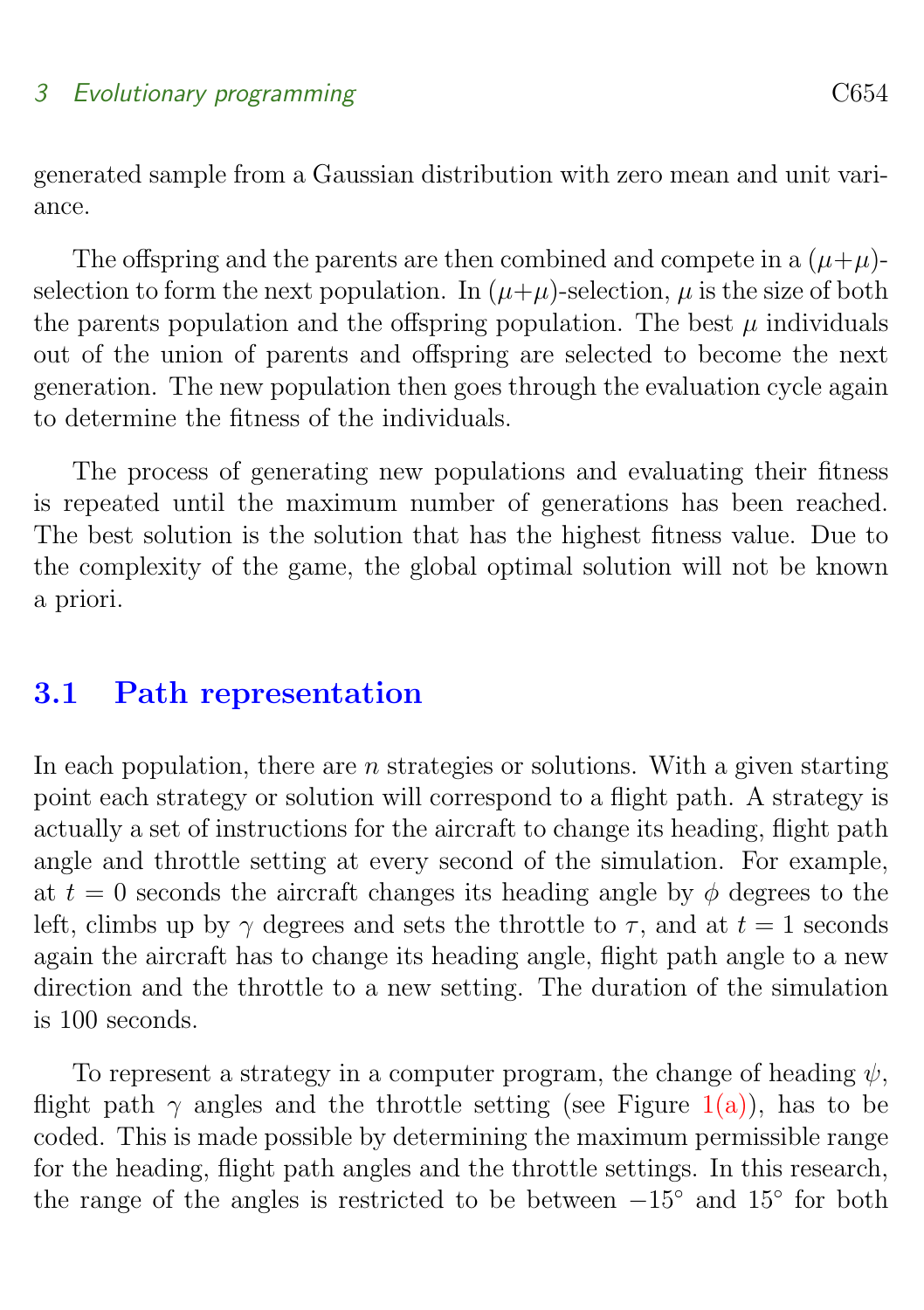

<span id="page-6-2"></span><span id="page-6-1"></span><span id="page-6-0"></span>FIGURE 1: (a) Definition of heading angle and flight path angle; (b) example of a coded path.

heading and flight path angles, and the range of the throttle setting between 0.2 and 1.0, being a percentage of the maximum throttle setting.

A discrete angle interval of 1.25◦ was used for both heading and flight path angles, and for throttle setting the interval was 0.1. We can now generate  $(24+1)(24+1)(9) = 5625$  possible combinations of heading angle changes, flight path angle changes and throttle settings. Table [1](#page-7-1) shows the coding for all possible heading angle changes, flight path angle changes and throttle settings.

Instead of directly using the angles, the strategy uses the values of IDS as shown in Table [1.](#page-7-1) A series of numbers valued between 0001 and 5625 are randomly constructed such as shown in Figure  $1(b)$  with 100 four-digit integers ordered in sequence, one four digit integer for each of the 100 seconds of the flight time. The first value is 5314 which means turn 13.75° to the left, climb 3.75◦ and set the throttle to 0.5%. The next manoeuvre is 0084 which means 'and then turn 15° to the right, dive 3.75 and set the throttle to 0.4'. This is repeated for the next sequence up to the last sequence, that is, 1568.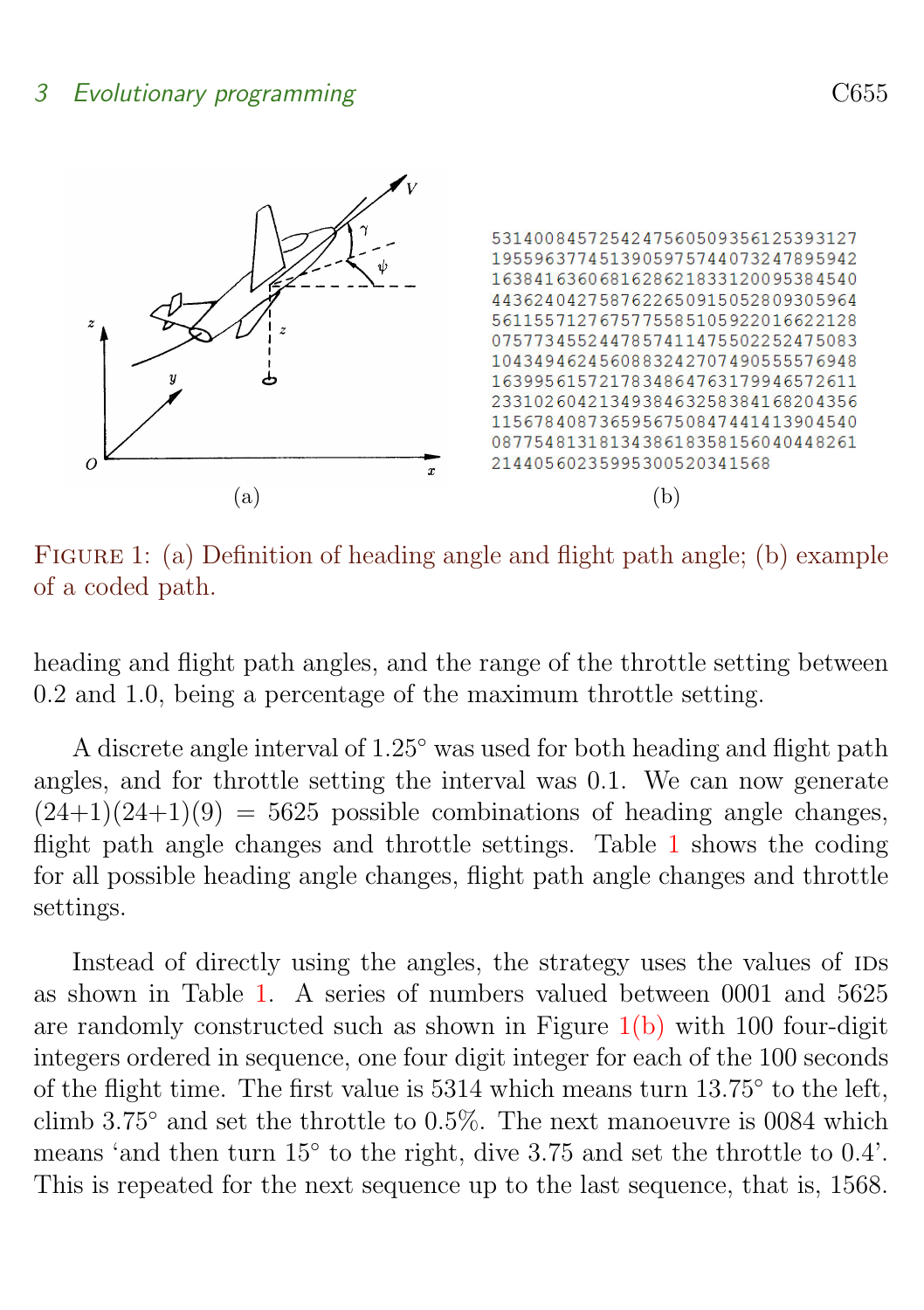#### <span id="page-7-2"></span>3 Evolutionary programming C656

<span id="page-7-1"></span>

| 0 ---0--, ---0--- r ---- --<br>-റ |                      |                           |          |  |  |  |
|-----------------------------------|----------------------|---------------------------|----------|--|--|--|
| ID                                | Heading Angle Change | Flight Path Angle Change, | Throttle |  |  |  |
|                                   | $(\psi)$ , deg       | $(\gamma)$ , deg          | Setting  |  |  |  |
|                                   | $-15$                | $-15$                     | 0.2      |  |  |  |
| $\overline{2}$                    | $-15$                | $-15$                     | 0.3      |  |  |  |
|                                   |                      |                           |          |  |  |  |
| 84                                | $-15$                | $-3.75$                   | 0.4      |  |  |  |
| $\ddot{\cdot}$                    |                      |                           |          |  |  |  |
| 5314                              | 13.75                | 3.75                      | 0.5      |  |  |  |
|                                   |                      |                           |          |  |  |  |
| 5625                              | 15                   | 15                        |          |  |  |  |

Table 1: Encoding the heading angle, flight path angle and throttle setting

The whole process is called the trajectory/path of the aircraft or a strategy. A population consists of 30 strategies or individuals.

### <span id="page-7-0"></span>3.2 Equation of motion

The equations of motion form the basis of the objective function. The value of the game is the outcome of a pursuit-evasion simulation between the evader and the pursuer over a period of time. The evader uses the solution given by ep and the pursuer uses known navigation techniques to try to intercept the evader. A good solution is when the pursuer could not intercept the evader.

A three degree-of-freedom or point-mass aircraft model is found to be adequate for the analysis [\[7\]](#page-14-8). The trajectory of the vehicle at its center of gravity is of greater interest than its attitude motions. Newton's second law, aerodynamic and performance data are used for the simulation. The Cartesian approach was used to simulate the aircraft's states [\[12\]](#page-15-2). The state variables are the vehicle's inertial acceleration, velocity and inertial positions. Using the Cartesian approach the derivation of the equations is relatively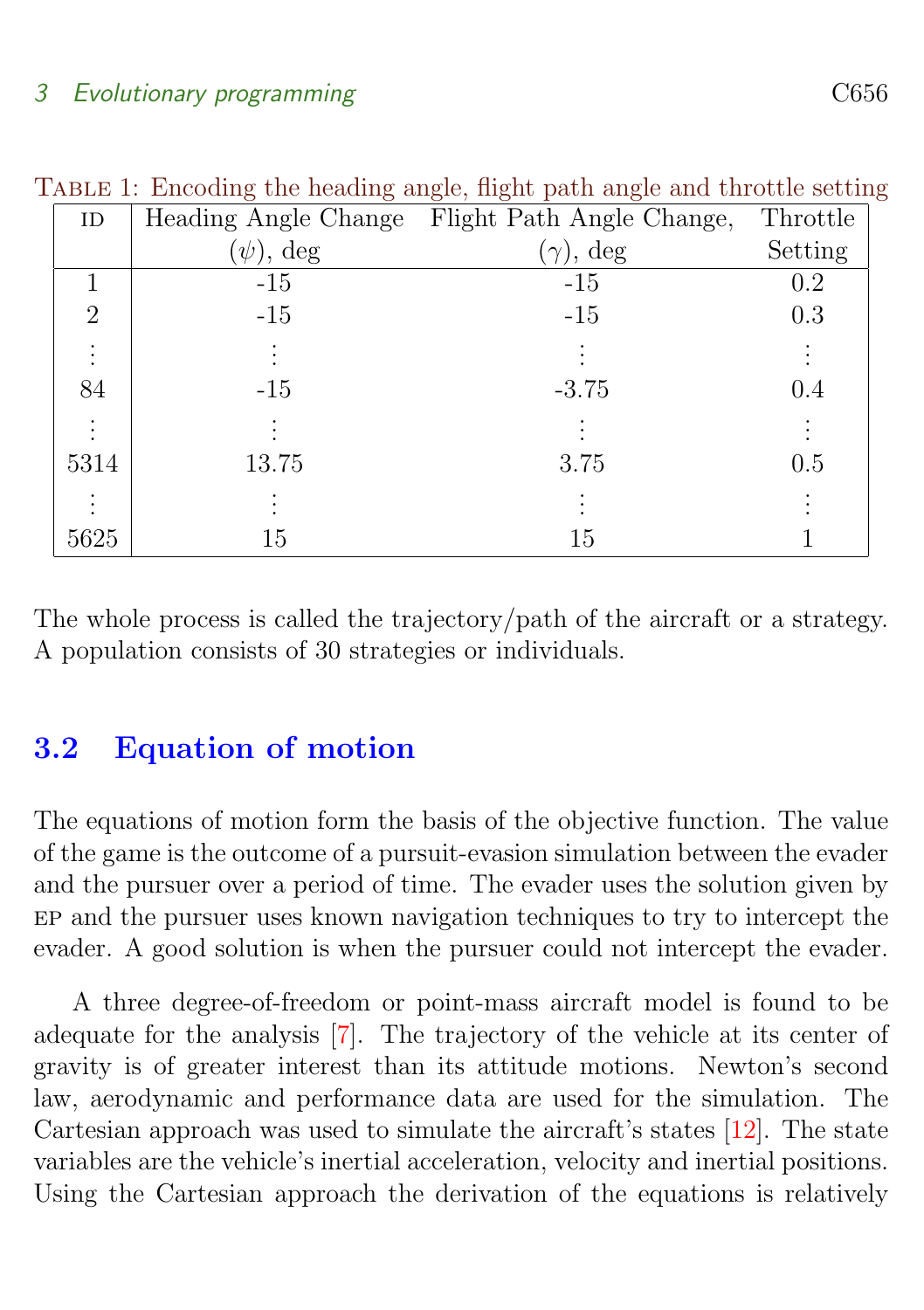<span id="page-8-3"></span>straight forward. The inertial position and velocity coordinates are integrated from the Newton's second law. All the aerodynamic and the propulsion forces are fed into the Newton's second law given by Eq. [2](#page-8-1) from Zipfel [\[12\]](#page-15-2):

<span id="page-8-1"></span>
$$
m\mathbf{D}^I\mathbf{v}_B^I = \mathbf{f}_{a,p} + m\mathbf{g} \,. \tag{2}
$$

On the left side of Equation [2](#page-8-1) is the rotational derivative to the inertial frame I, with the body to inertial velocity  $V_B^I$ . The position of the aircraft in the inertial coordinates is found by integrating the velocity vector with respect to time.  $f_{a,n}$  is the vector of aerodynamic (subscript a) and propulsive (subscript p) forces acting on the vehicle. The basic aerodynamic forces such as lift and drag are calculated using the aircraft's actual aerodynamic coefficient,  $C_L$  and  $C_D$  which are functions of altitude and Mach number. The propulsion force or thrust is a function of Mach number, altitude and throttle setting. The thrust is modeled to be constant with airspeed and proportional to the air density as given in Equation [3](#page-8-2) where  $m$  is the vehicle's mass measured in kilograms and  $g$  is the vector of gravitational acceleration:

<span id="page-8-2"></span>
$$
T_A = \tau \frac{\rho}{\rho_0} T_{A0} \,, \tag{3}
$$

where  $\tau$  is a throttle setting  $\in [0, 1]$ ,  $\rho$  is the air density at altitude,  $\rho_0$  is the air density at standard sea level and  $T_{A0}$  is the full-throttle thrust developed in standard sea level.

### <span id="page-8-0"></span>3.3 Pursuer's control and guidance

Imado & Uehara [\[7\]](#page-14-8) explain the proportional navigation guidance system employed by the pursuer. The navigation constant in this study is set to 4. The pursuer uses this guidance law throughout the game. The pursuer's speed is governed by Newton's Second law. Thus the throttle setting, altitude, bank angle and flight path angle determine the speed. The pursuer's throttle setting is set to maximum at all time.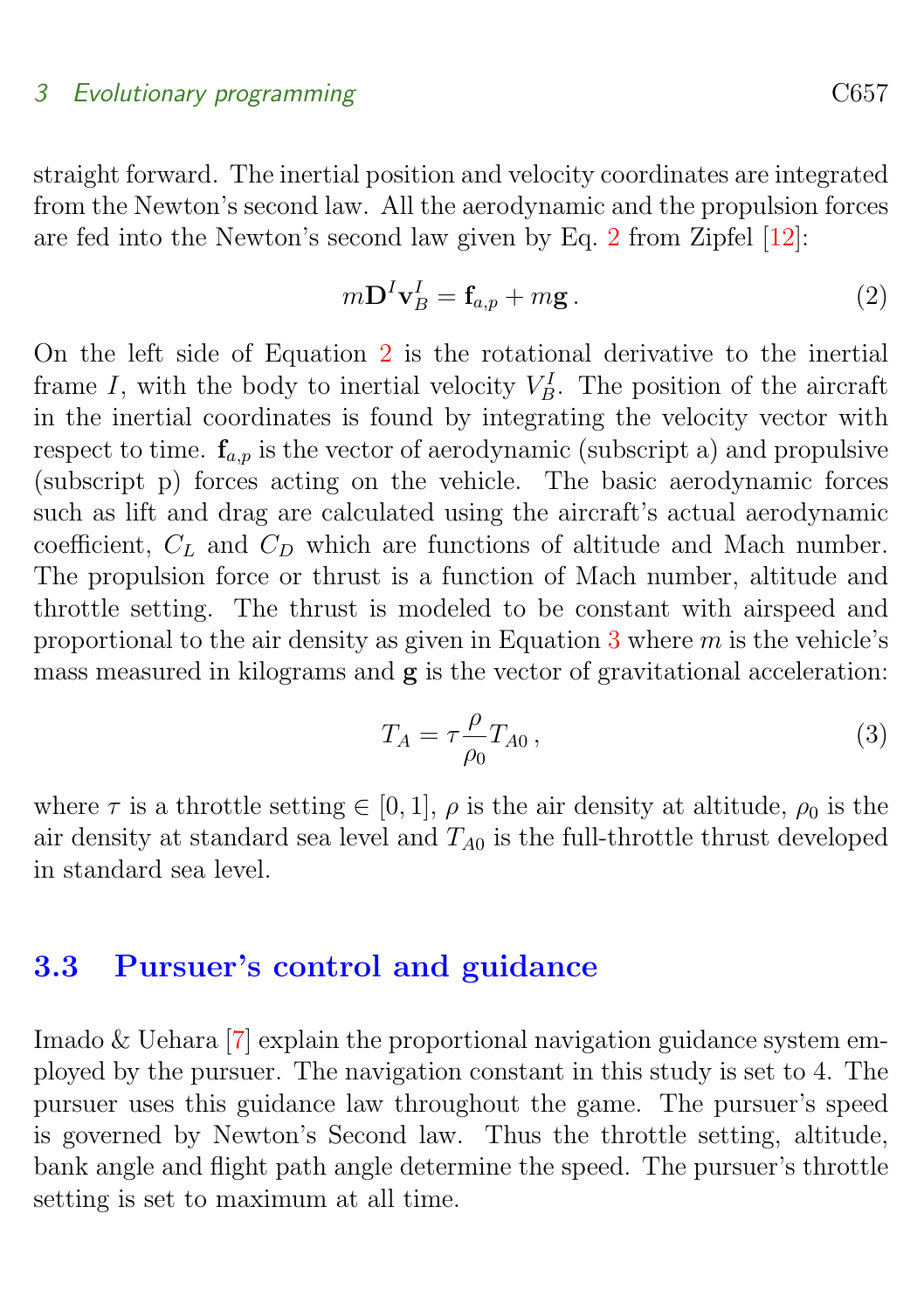#### 4 Numerical analysis C658

The preceding pursuer's states are calculated and predicted on board the evader's computer. The evader is assumed to know the pursuer's navigation guidance system and is using it to find an optimal trajectory to evade interception by the pursuer.

# <span id="page-9-0"></span>4 Numerical analysis

In this section, Evolutionary Programming (ep) is used to search for the optimal trajectory of an evader against a much more agile pursuer. The evader and the pursuer are conventional jet fighters. The pursuer has a higher engine performance in comparison to the evader. Figure [2](#page-10-0) shows the encounter in three dimensions. In the figure, the pursuer starts at position  $(0,0,0)$  and the evader starts at position  $(5000,0,1000)$ .

The use of a proportional navigation guidance system with proportional ratio,  $N = 4$  and pursuer interception radius of 15 m, gives the miss distance time history in Figure [3.](#page-11-0) The pursuer uses its extra energy to home in on the evader, but the high velocity, as in Figure [4,](#page-12-0) comes with higher turning radius and lower turning rate. This weaknesses is being exploited by the evader by turning at a precise time and rate. This forced the pursuer to overshoot and make another turn. Meanwhile, the evader flew in a direction that maximise its distance from the pursuer. It is assumed that the evader knows the pursuer aerodynamic and performance characteristics.

The simulation is carried out using a 3 cpu linux cluster in vpac (Victorian Partnership in Advanced Computing). One cpu acts as the master and the other two act as the slaves. The master's task is to select the best strategy given by the slaves. The slave's task are to run the optimisation routine. The number of generation assigned in this simulation is five, with the number of individuals in a population is set to 100. The whole simulation takes about 5 seconds. Good individuals (that is, solutions) are found and elitist selection is used to select the best individual.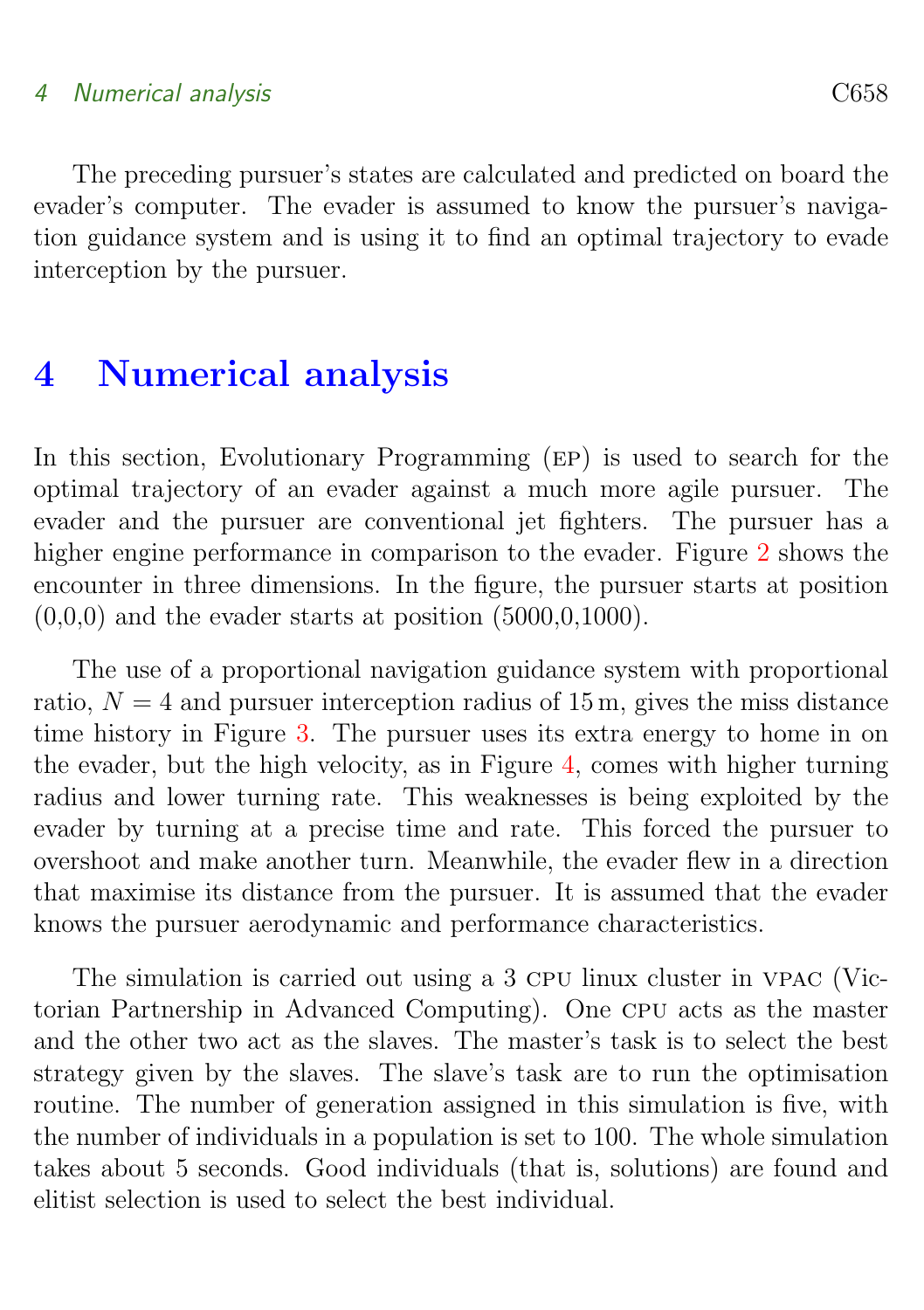

<span id="page-10-0"></span>FIGURE 2: The simulation results of the encounter between the evader and the pursuer. The encounter in 3D.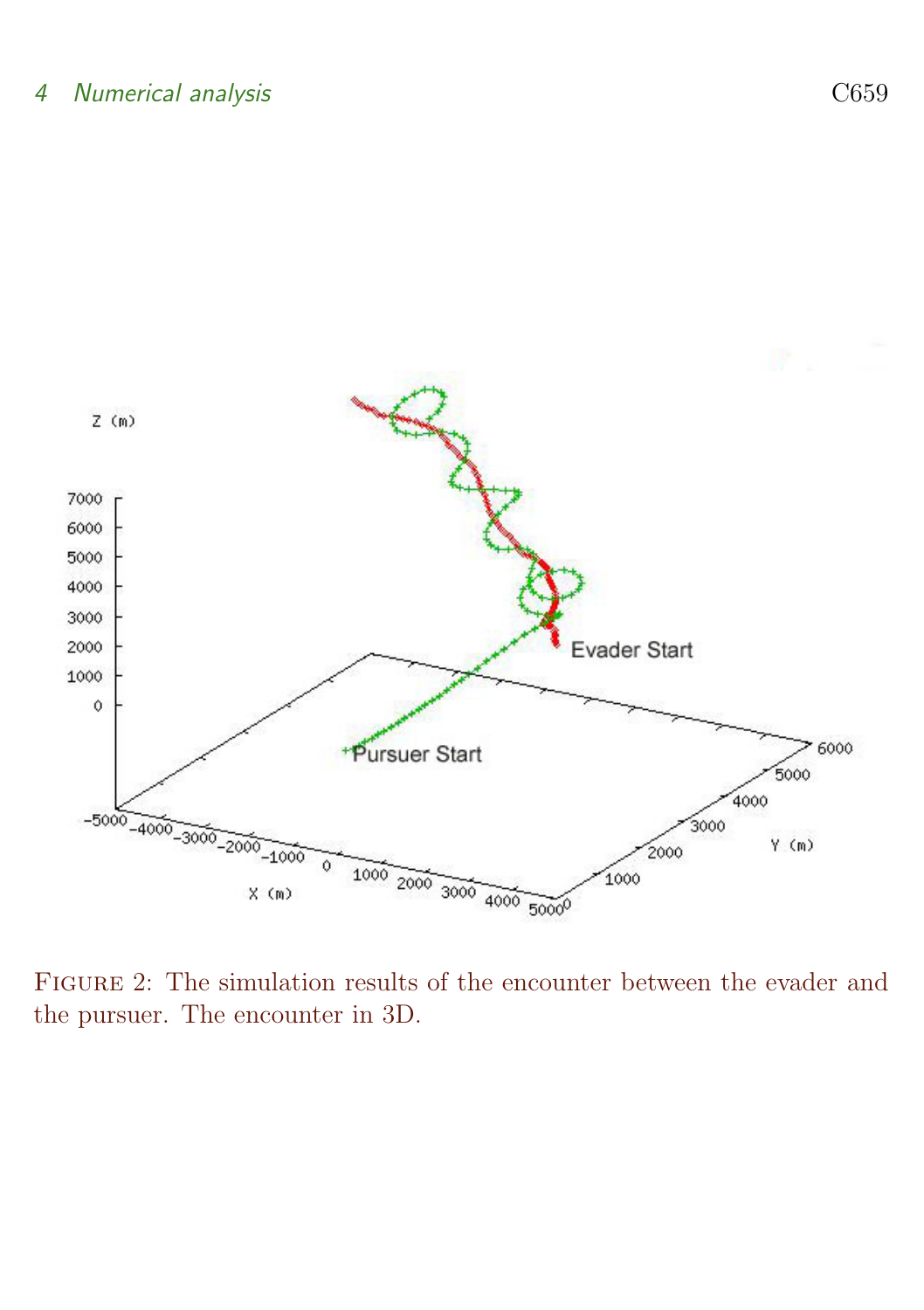

<span id="page-11-0"></span>FIGURE 3: The simulation results of the encounter between the evader and the pursuer. The distance between the evader and the pursuer.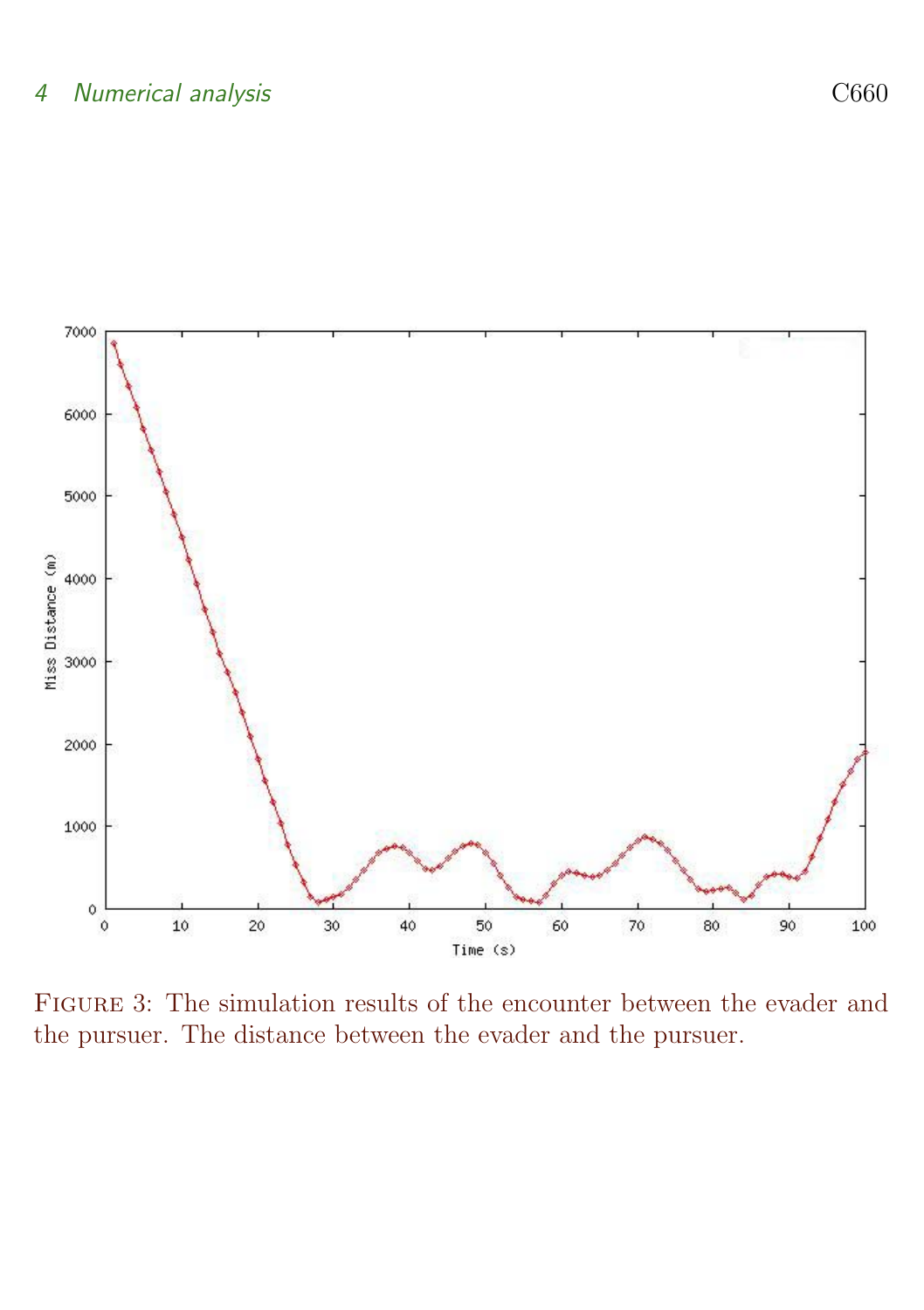#### 4 Numerical analysis C661



<span id="page-12-0"></span>Figure 4: The simulation results of the encounter between the evader and the pursuer. Velocity time history.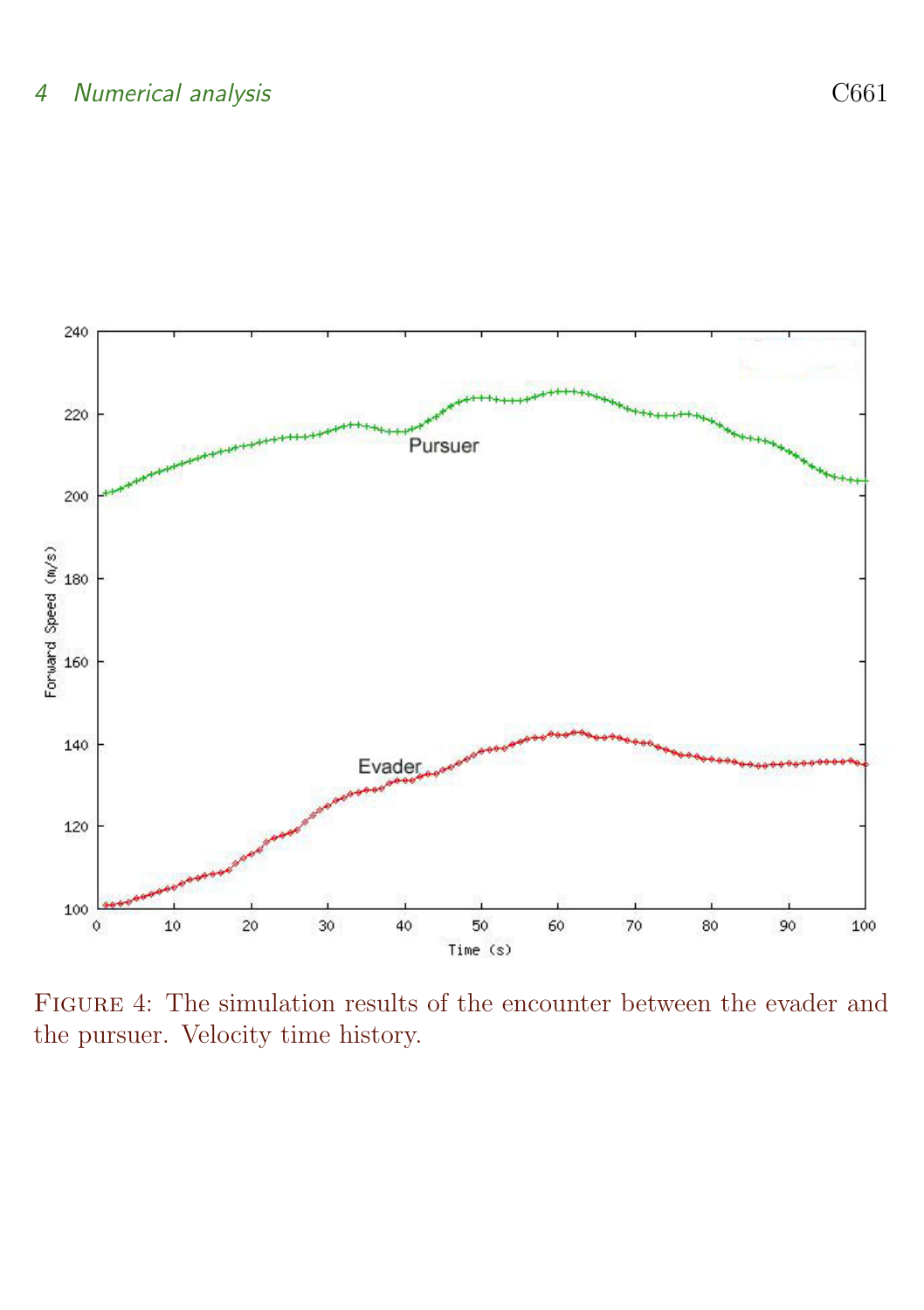# <span id="page-13-1"></span><span id="page-13-0"></span>5 Conclusion

Three methodologies, namely Nonlinear Model Predictive Control, Differential Games and Evolutionary Programming, have been considered to determine optimal trajectories in an air combat scenario. The first two suffer from various problems such as singularity problems, discontinuity or converging to a local optima. Also, most of the proposed solutions are not suitable for real time analysis due to the extensive computation time required. Also, many of the proposed algorithms concentrate on a 2D plane rather than 3D space. There are several key issues in the modeling of aircraft in air combat that have not yet been solved satisfactorily. Like differential games, most of the studies are devoted to obtaining exact minimax solutions for simplified problems, which are practically inapplicable in real world problems [\[6\]](#page-14-9).

As an alternative, an algorithm using Evolutionary Programming is developed to find optimal trajectories for an evader against a highly agile pursuer in an air combat scenario. It was possible to find good solutions in a relatively short time. The possibility of finding good solutions is sensitive to the players' aerodynamic and engine performance, aircraft configurations, the total time of the pursuit, the number of individuals in the population, and the players' initial conditions. Although the trajectory found for the above example is good, there are times where a good solution cannot be found. This happens when the pursuer has a superior turning capability and energy than the evader. Like playing a chess game, where a piece can be sacrificed to achieve a higher goal, ep was able to find a trajectory that utilised the same approach. For example, by allowing the pursuer to come close enough but not too close for an interception and turning hard at the right time, the evader could out manoeuvre the pursuer to the maximum miss distance.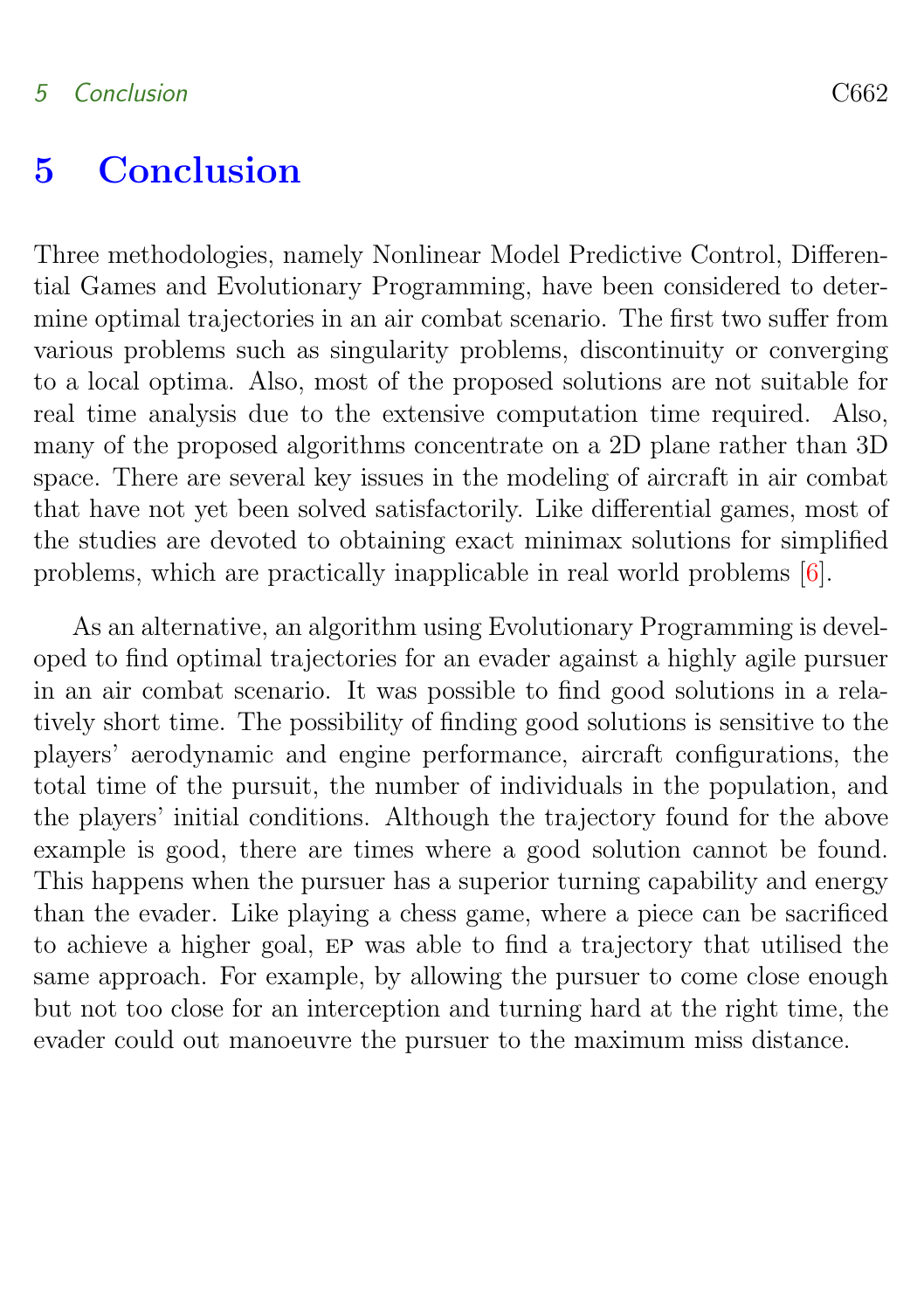#### References C663

### References

- <span id="page-14-7"></span><span id="page-14-0"></span>[1] T. Back, D. B. Fogel, and T. Michalewics. Evolutionary Computation 1 : Basic Algorithms and Operators. Institute of Physics Publishing, 2000. [C653](#page-4-1)
- <span id="page-14-6"></span>[2] Thomas Back. Evolutionary Algorithms in Theory and Practice. Oxford University Press, New York, 1996. [C653](#page-4-1)
- <span id="page-14-2"></span>[3] M. Diehl and R. Findsein. Stability of nonlinear predictive control in the presence of errors due to numerical online optimization. In Proceedings of the 42nd IEEE Conference on Decision and Control, Maui, Hawaii, Dec 2003, 2003. [C651](#page-2-2)
- <span id="page-14-1"></span>[4] J. M. Eklund, J. Sprinkle, J. H. Kim, and S. Sastry. Implementing and testing a nonlinear model predictive tracking controller for aerial pursuit/evasion games on a fixed wing aircraft. American Control Conference, 2005. [C650,](#page-1-1) [C651](#page-2-2)
- <span id="page-14-4"></span>[5] V. Y. Glizer. Homicidal chauffer with target set in the shape of a circular angular sector: Conditions for existence of a closed barrier. J. Optimization Theory and Applications, 101(3), June 1999. [C652](#page-3-2)
- <span id="page-14-9"></span>[6] F. Imado. Some practical approaches to pursuit evasion dynamic games. Cybernetics and Systems Analysis, 38(2), 3, 2002. [C662](#page-13-1)
- <span id="page-14-8"></span>[7] Fumiaki Imado and Sachio Uehara. High-g barrel roll maneuvers against proportional navigation from optimal control viewpoint. Journal of Guidance, Control, and Dynamics, 21(6):876–881, 1998. [C656,](#page-7-2) [C657](#page-8-3)
- <span id="page-14-3"></span>[8] R. Isaac. Differential Games. R. E. Krieger Pub. Co., 1975. [C652](#page-3-2)
- <span id="page-14-5"></span>[9] T. Miloh. A note on three-dimensional pursuit-evasion game with bounded curvature. IEEE Transactions on Automatic Control, 27(3):739–741, 1982. [C652](#page-3-2)